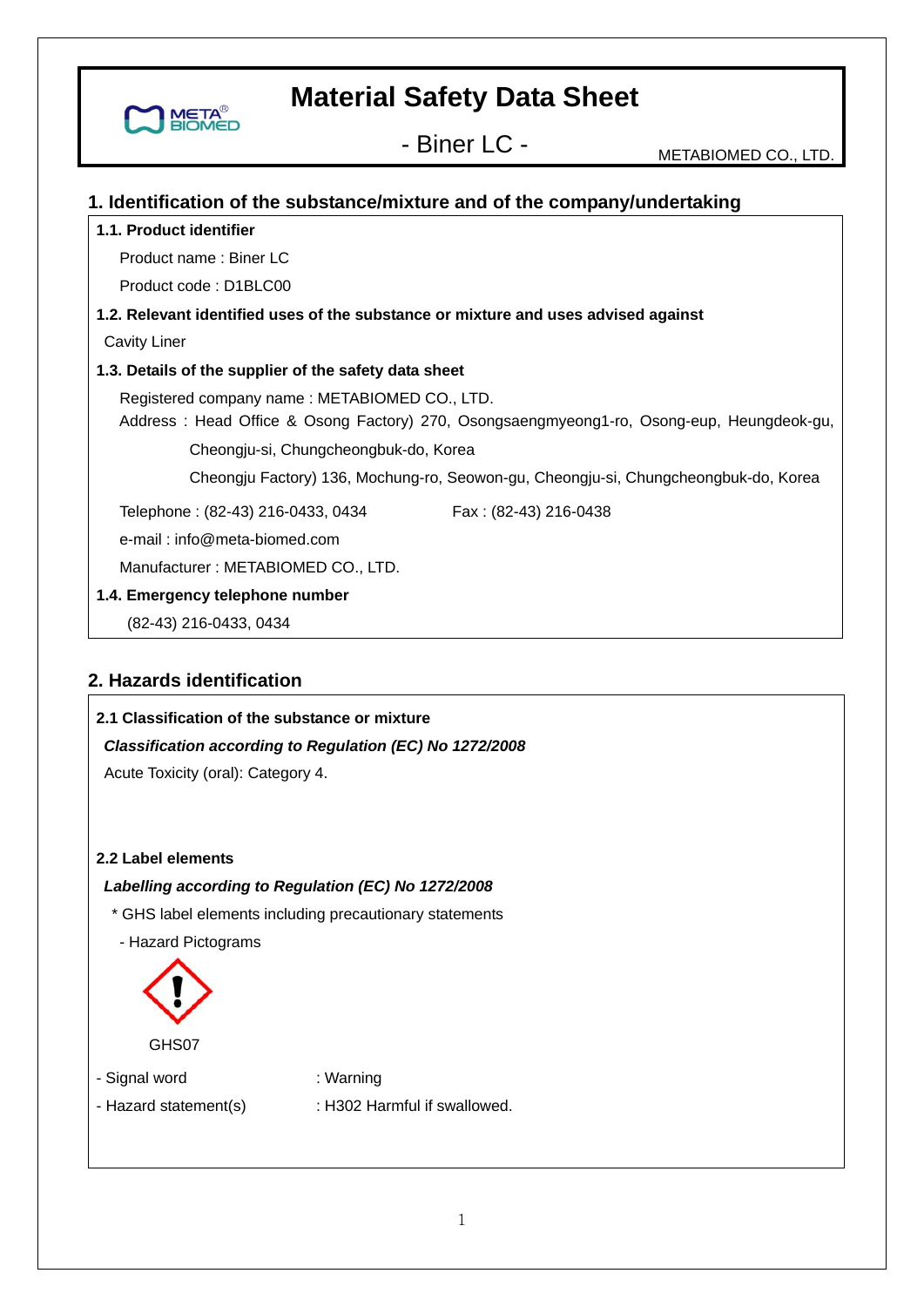

- Biner LC - METABIOMED CO., LTD.

| - Precautionary Statement(s) | ÷                                                                          |  |  |
|------------------------------|----------------------------------------------------------------------------|--|--|
| Prevention:                  | P270 Do not eat, drink or smoke when using this product.                   |  |  |
|                              | P264 Wash thoroughly after handling.                                       |  |  |
|                              |                                                                            |  |  |
| - Response :                 | P330 Rinse mouth.                                                          |  |  |
|                              | +P312 IF SWALLOWED: Call a<br><b>POISON</b><br>P301<br><b>CENTER</b><br>or |  |  |
|                              | doctor/physician if you feel unwell.                                       |  |  |
|                              |                                                                            |  |  |
| - Disposal :                 | P501 Dispose of contents/container according to the related regulations    |  |  |
|                              |                                                                            |  |  |
| 2.3. Other hazards           |                                                                            |  |  |

**This substance/mixture contains no components considered to be either persistent, bioaccumulative and toxic (PBT), or very persistent and very bioaccumulative (vPvB) at levels of 0.1% or higher.** 

# **3. Composition/information on ingredients**

| 3.1. Substances |  |
|-----------------|--|
|-----------------|--|

- Not Applicable
- **3.2. Mixtures**

|                         |            |           |          | Classification   | Classification     |
|-------------------------|------------|-----------|----------|------------------|--------------------|
| <b>Chemical Name</b>    | <b>CAS</b> | EC        | $Wt.\%$  | according to     | according to       |
|                         | No.        | No.       |          | <b>Directive</b> | Regulation(EC) No  |
|                         |            |           |          | 67/548/EEC       | 1272/2008[CLP]     |
| Urethane Dimethacrylate | 72869-     | $276 -$   | $35$     |                  | Skin sensitization |
|                         | 86-4       | $957 - 5$ |          |                  | (Category 1), H317 |
|                         |            |           |          |                  | Skin irritation    |
|                         |            |           |          |                  | (Category 2), H315 |
|                         |            |           |          |                  | Eye irritation     |
|                         |            |           |          |                  | (Category 2), H319 |
| Hydroxyapatite          | 1306-      | $215 -$   | $1 - 10$ |                  | Specific target    |
|                         | $06 - 5$   | 145-7     |          |                  | organ toxicity -   |
|                         |            |           |          |                  | single exposure    |
|                         |            |           |          |                  | (Category 3),      |
|                         |            |           |          |                  | Respiratory        |
|                         |            |           |          |                  | system, H335       |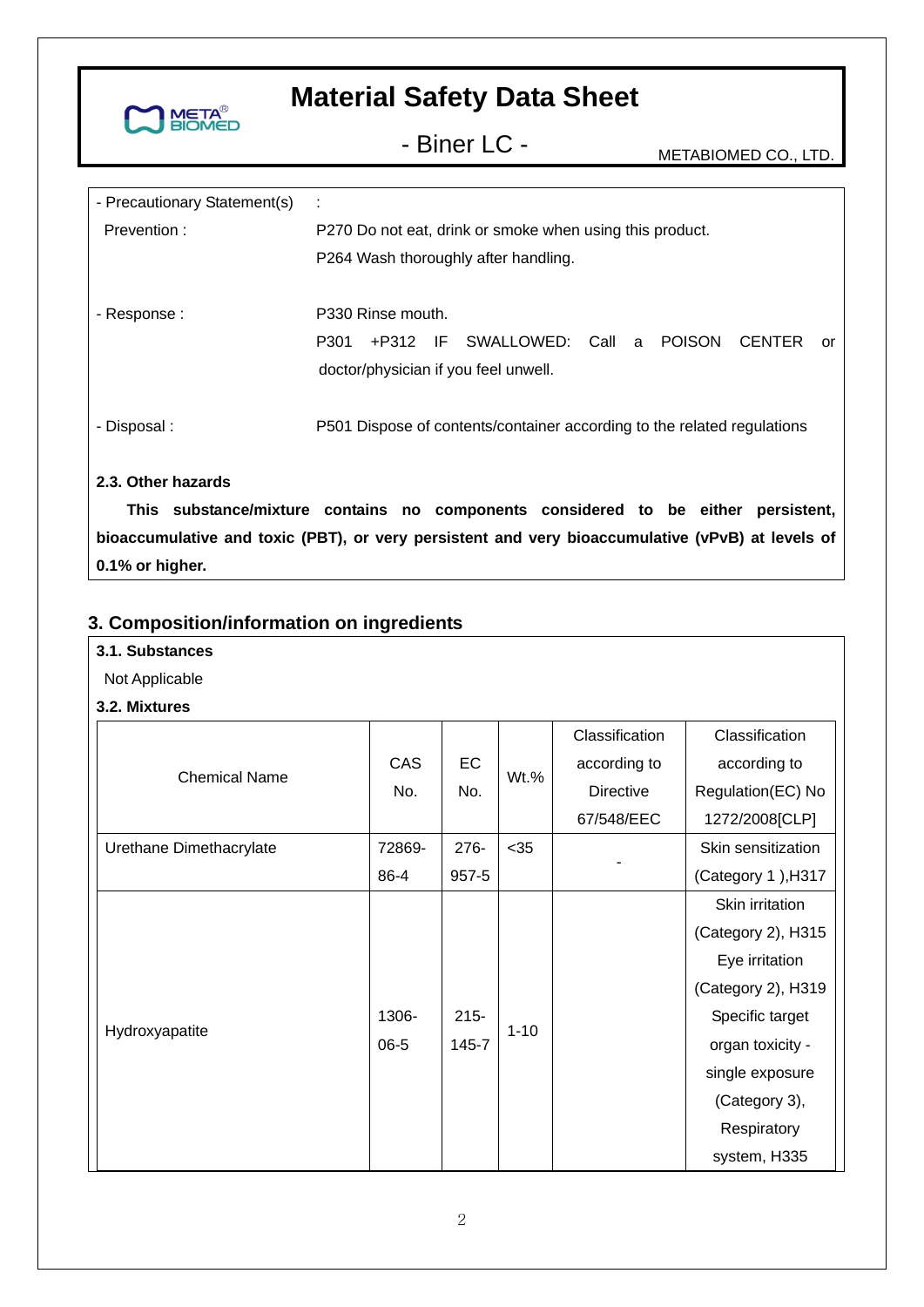

- Biner LC - METABIOMED CO., LTD.

|                                  |           |         |         |                | Skin irritation    |
|----------------------------------|-----------|---------|---------|----------------|--------------------|
|                                  |           |         |         |                | (Category 2), H315 |
|                                  |           |         |         |                | Eye irritation     |
|                                  | $109-16-$ | $203 -$ |         | Xi Irritant    | (Category 2), H319 |
| Triethyleneglycol dimethacrylate | 0         | 652-6   | $1 - 5$ | R36/37/38, R43 | Specific target    |
|                                  |           |         |         |                | organ toxicity -   |
|                                  |           |         |         |                | single exposure    |
|                                  |           |         |         |                | (Category 3), H335 |
| Aerosil                          | 68611-    |         |         |                |                    |
|                                  | 44-9      |         |         |                |                    |
| Barium aluminium boro silicate   |           |         | $<$ 45  |                |                    |

# **4. First aids measures**

| 4.1. Description of first aid measures                                          |                                                                                              |  |  |  |
|---------------------------------------------------------------------------------|----------------------------------------------------------------------------------------------|--|--|--|
| - General advice                                                                | : Consult a physician. Show this safety data sheet to the doctor in attendance.              |  |  |  |
| - If inhaled                                                                    | : If breathed in, move person into fresh air. If not breathing, give artificial respiration. |  |  |  |
|                                                                                 | Consult a physician.                                                                         |  |  |  |
| - In case of skin                                                               | : Wash off with soap and plenty of water. Consult a physician.                               |  |  |  |
| contact                                                                         |                                                                                              |  |  |  |
| - If Swallowed                                                                  | : Never give anything by mouth to an unconscious person. Rinse mouth with water.             |  |  |  |
|                                                                                 | Consult a physician.                                                                         |  |  |  |
|                                                                                 | 4.2. Most important symptoms and effects, both acute and delayed                             |  |  |  |
| - Inhalation                                                                    | : Respiratory Tract Irritation: Signs/symptoms may include cough, sneezing, nasal            |  |  |  |
|                                                                                 | discharge, headache, hoarseness, and nose and throat pain.                                   |  |  |  |
| - Skin Contact                                                                  | : Contact with the skin during product use is not expected to result in significant          |  |  |  |
|                                                                                 | irritation. Allergic Skin Reaction (non-photo induced): Signs/symptoms may include           |  |  |  |
|                                                                                 | redness, swelling, blistering, and itching.                                                  |  |  |  |
| - Eye Contact                                                                   | : Moderate Eye Irritation: Signs/symptoms may include redness, swelling, pain,               |  |  |  |
|                                                                                 | tearing, and blurred or hazy vision.                                                         |  |  |  |
| - Ingestion                                                                     | : May be harmful if swallowed.                                                               |  |  |  |
|                                                                                 | Gastrointestinal Irritation: Signs/symptoms may include abdominal pain, stomach              |  |  |  |
|                                                                                 | upset, nausea, vomiting and diarrhea.                                                        |  |  |  |
| 4.3. Indication of any immediate medical attention and special treatment needed |                                                                                              |  |  |  |
| No further relevant information available                                       |                                                                                              |  |  |  |
|                                                                                 |                                                                                              |  |  |  |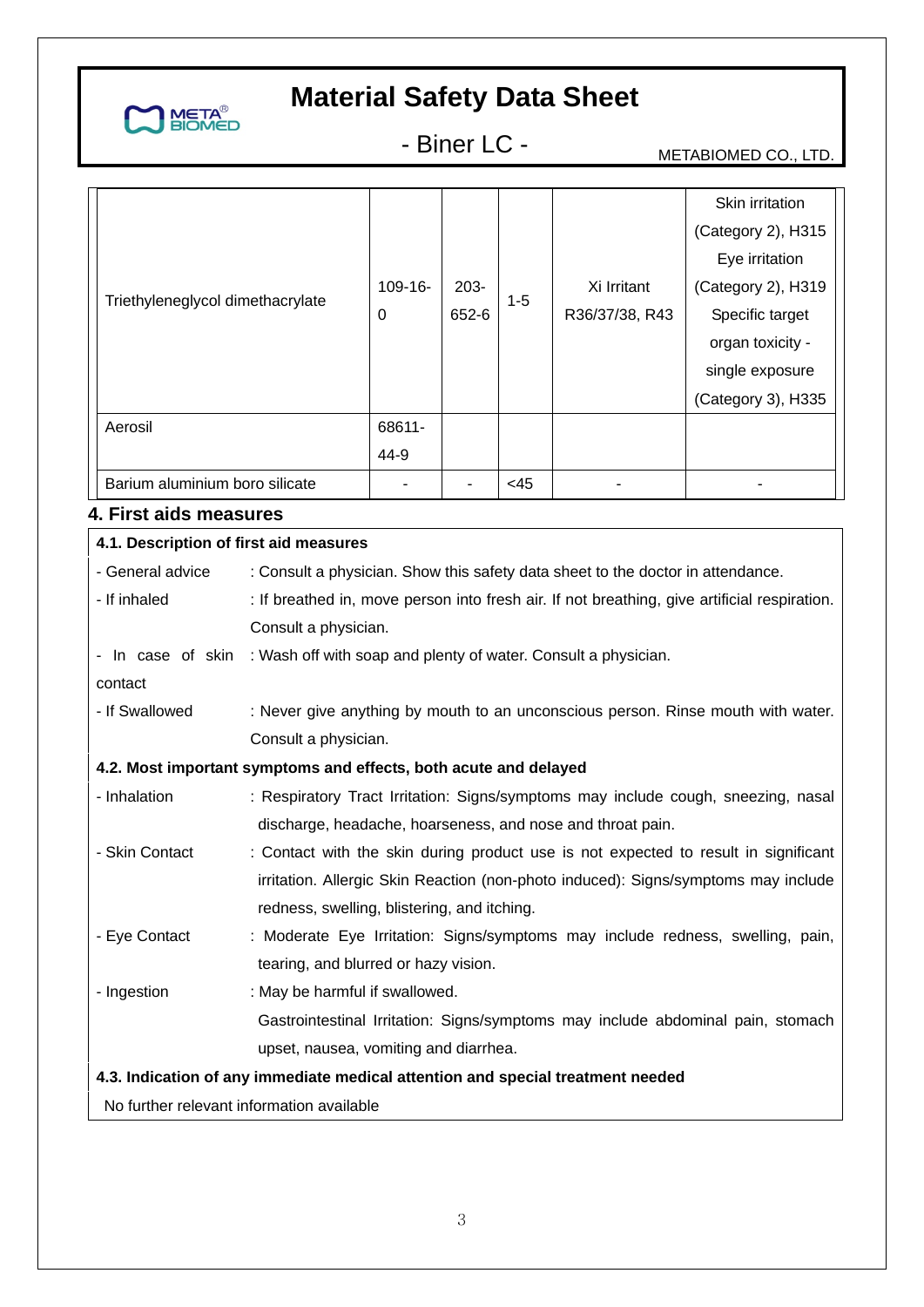

- Biner LC - METABIOMED CO., LTD.

# **5. Fire fighting measures**

| 5.1. Extinguishing media                                                              |                                                                       |
|---------------------------------------------------------------------------------------|-----------------------------------------------------------------------|
| - Extinguishing media                                                                 | : Water, Foam, Carbon Dioxide, Dry Chemical                           |
| 5.2. Special hazards arising from the substance or mixture                            |                                                                       |
| - Hazardous combustion products                                                       | : Burning may produce : Carbon Monoxide, Carbon Dioxide               |
| - Explosion hazards                                                                   | : Not Determined                                                      |
| - Fire explosion                                                                      | : Not Determined                                                      |
| - Sensitive to static discharge                                                       | : Not Determined                                                      |
| - Sensitivity to impact                                                               | : Not Determined                                                      |
| 5.3. Advice for firefighters                                                          |                                                                       |
| - Firefighting procedures                                                             | : General: Evacuate all personnel; use protective equipment for fire- |
|                                                                                       | fighting. Use self-contained breathing apparatus when product is      |
|                                                                                       | involved in fire.                                                     |
| - Firefighting equipment                                                              | : Non-combustible                                                     |
| $\alpha$ $\alpha$ $\alpha$ $\beta$ $\alpha$ $\beta$ $\alpha$ $\beta$ $\alpha$ $\beta$ |                                                                       |

#### **6. Accidental release measures**

#### **6.1. Personal precautions, protective equipment and emergency procedures**

 Evacuate area. Ventilate the area with fresh air. For large spill, or spills in confined spaces, provide mechanical ventilation to disperse or exhaust vapors, in accordance with good industrial hygiene practice. Refer to other sections of this SDS for information regarding physical and health hazards, respiratory protection, ventilation, and personal protective equipment.

#### **6.2. Environmental precautions**

Prevent the inflow of this product to waterways, drains, basements, and confined spaces.

### **6.3. Methods and material for containment and cleaning up**

 Collect as much of the spilled material as possible. Place in a closed container approved for transportation by appropriate authorities. Clean up residue. Seal the container. Dispose of collected material as soon as possible.

#### **6.4. Reference to other sections**

Not Applicable

# **7. Handling and storage**

### **7.1. Precautions for safe handling**

Always wear gloves and eye protection. Product is intended for dental use only.

### **7.2. Conditions for safe storage, including any incompatibilities**

Keep out of reach of children. Protect from exposure to direct sun light. Keep container closed. Store in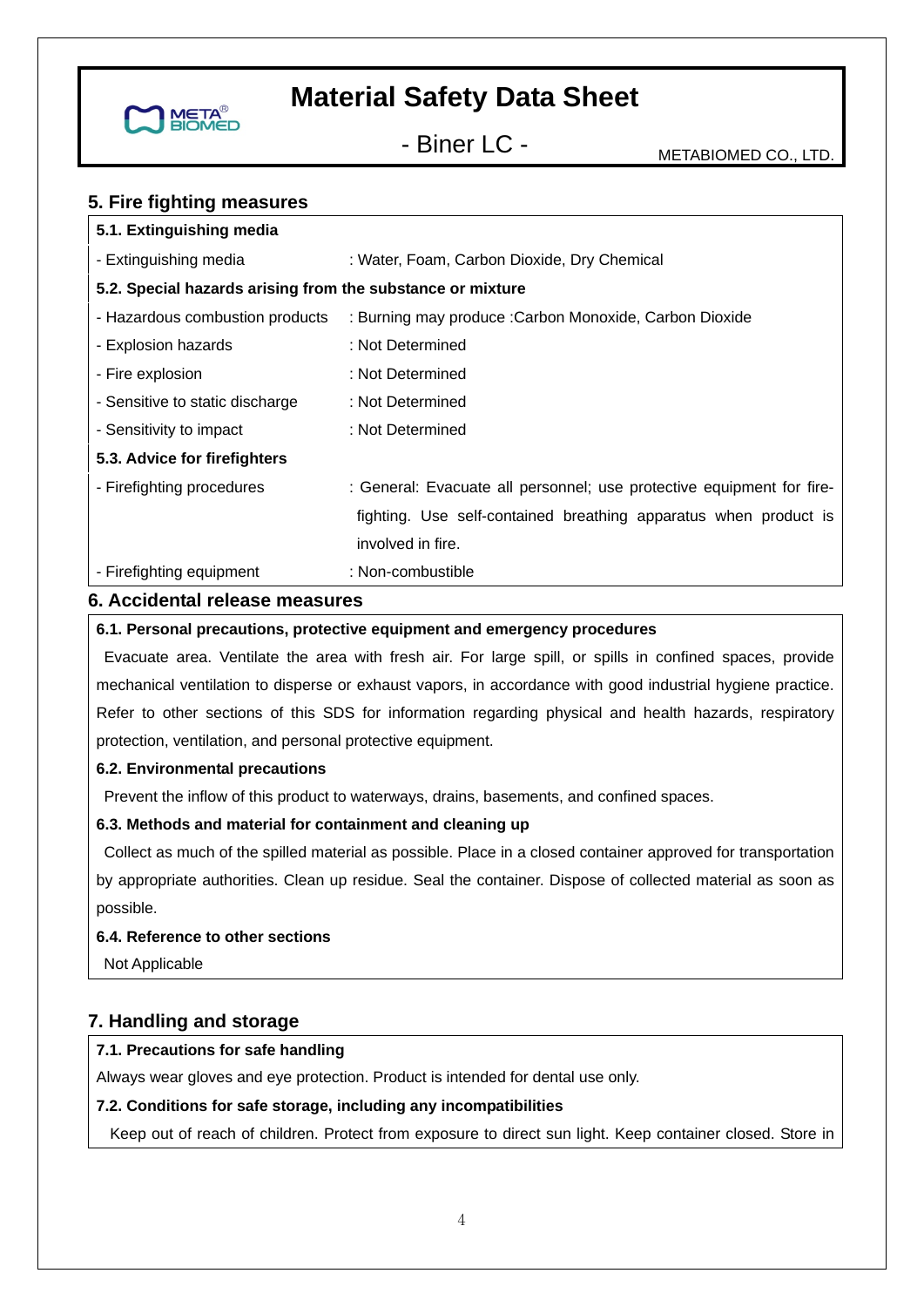

- Biner LC - METABIOMED CO., LTD.

cool place.

# **7.3. Specific end use(s)**

Use only professional dentist

# **8. Exposure controls and personal protection**

| 8.1. Control parameters  |                                                 |
|--------------------------|-------------------------------------------------|
| Not determined           |                                                 |
| 8.2. Exposure controls   |                                                 |
| - Eve protection         | : Wear safety glasses.                          |
| - Skin protection        | : Wear suitable protective clothing and gloves. |
| - Respiratory protection | : None required                                 |

# **9. Physical and chemical properties**

#### **9.1. Information on basic physical and chemical properties**  - Appearance - Odor - Color - pH - Melting/freezing point - Initial boiling point and boiling range - Flash point - Evaporation rate - Flammability(solid, gas) - Upper/lower flammability or : N/A explosive limits : Paste :Slight characteristic odor : Tooth color : N/A : N/A : N/A : N/A : N/A : N/A - Vapor pressure - Vapor density - Density - Specific gravity (H<sub>2</sub>O=1) - Solubility(ies) - Partition coefficient : n-octaol/water - Auto-ignition temperature - Decomposition temperature - Viscosity - Explosive properties - Oxidising properties : N/A : N/A :  $1.6 \text{ g/cm}^3$ : 1.6 : Insoluble : N/A : N/A : N/A : N/A : N/A **9.2. Other information**

None

# **10. Stability and reactivity**

**10.1. Reactivity** 

Stable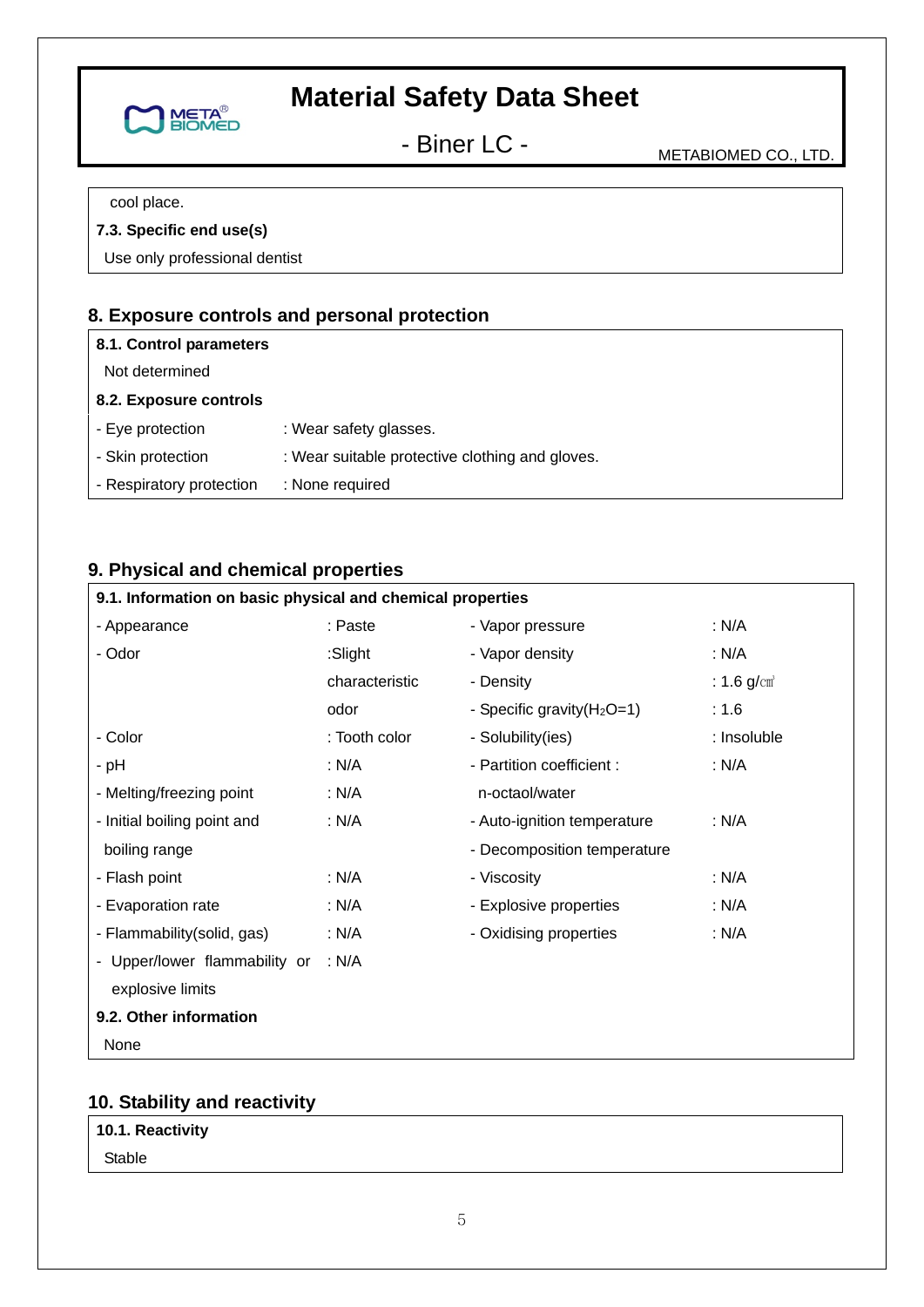

- Biner LC - METABIOMED CO., LTD.

#### **10.2. Chemical stability**

Stable when stored and handled under recommended conditions.

**10.3. Possibility of hazardous reactions** 

None

#### **10.4. Conditions to avoid**

None known.

### **10.5 Incompatible materials**

None known.

### **10.6. Hazardous decomposition products**

CO

# **11. Toxicological information**

| 11.1. Information on toxicological effects |                                                                    |  |  |  |
|--------------------------------------------|--------------------------------------------------------------------|--|--|--|
| - Acute toxicity                           | : $N/A$                                                            |  |  |  |
| - Primary effects to skin                  | : May mildly irritate skin                                         |  |  |  |
| - Primary effects to eyes                  | : May mildly irritate the eye                                      |  |  |  |
| - Primary effects to                       | : Not an acute inhalation hazard                                   |  |  |  |
| respiratory system                         |                                                                    |  |  |  |
| - Sensitization                            | : Repeated or prolonged contact with the not polymerized may cause |  |  |  |
|                                            | sensitization for methacrylates.                                   |  |  |  |
| - Additional toxicological info            | : N/A                                                              |  |  |  |

# **12. Ecological information**

| 12.1. Toxicity                             |
|--------------------------------------------|
| - Toxicity: Not determined                 |
| - Aquatic toxicity(acute) : Not determined |
| 12.2. Persistence and degradability        |
| Not determined                             |
| 12.3. Bioaccumulative potential            |
| Not determined                             |
| 12.4. Mobility in soil                     |
| Not determined                             |
| 12.5. Results of PBT and vPvB assessment   |
| Not determined                             |
| 12.6. Other adverse effects                |
|                                            |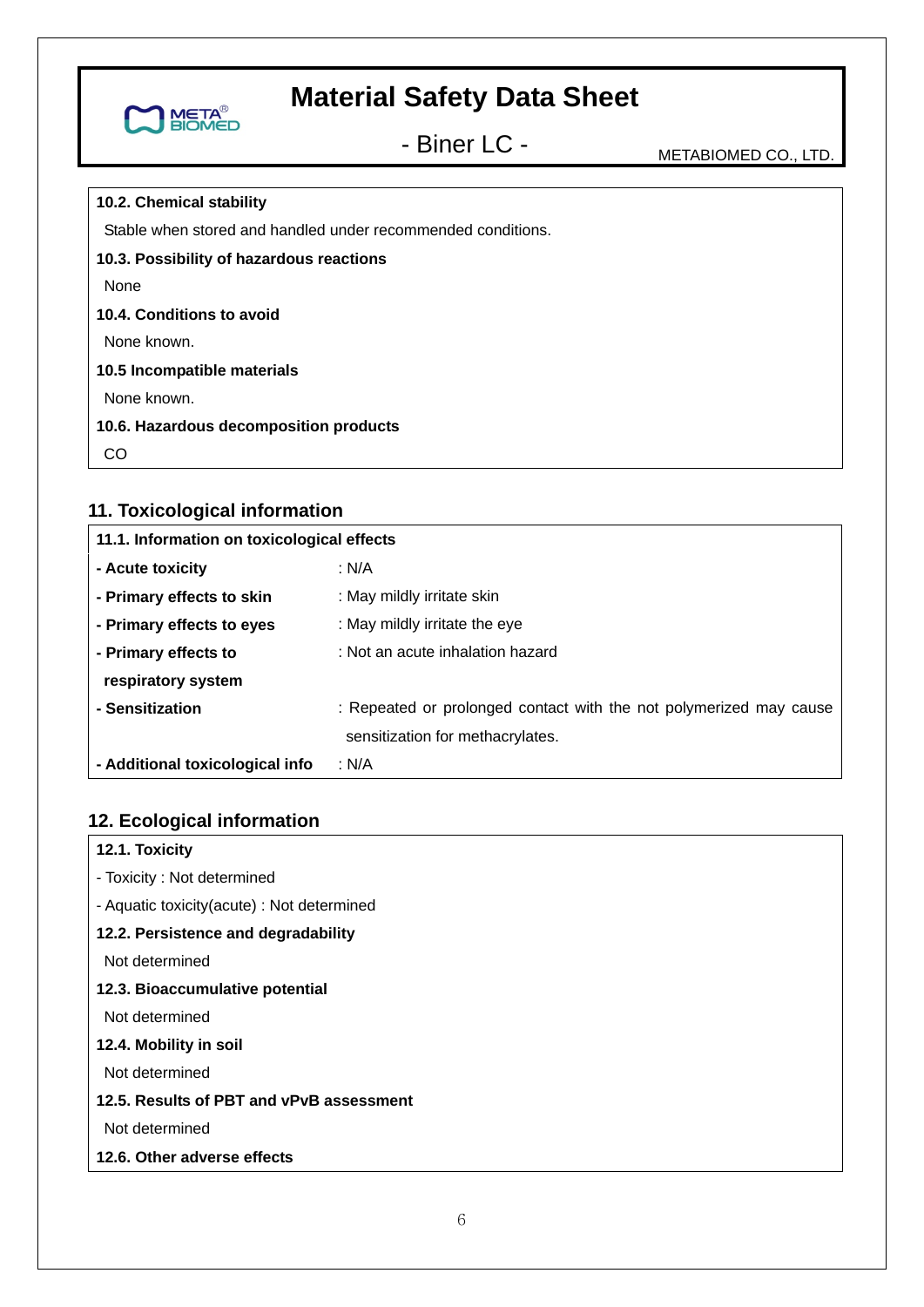

- Biner LC - METABIOMED CO., LTD.

None known

# **13. Disposal considerations**

# **13.1. Waste treatment methods**

 Dispose of contents/ container in accordance with the local/regional/national/international regulations. Dispose of completely cured (or polymerized) material in a permitted industrial waste facility. As a disposal alternative, incinerate uncured product in a permitted waste incineration facility. If no other disposal options are available, waste product that has been completely cured or polymerized may be placed in a landfill properly designed for industrial waste.

# **14. Transport information**

**14.1. UN Number**  N/A **14.2. UN proper shipping name**  N/A **14.3. Transport hazard class(es)**  N/A **14.4. Packing Group**  N/A **14.5. Environmental hazards**  N/A **14.6. Special precautions for user**  - ADR - road : N/A - RID - rail : N/A - IMDG - sea : N/A - IATA - air : N/A **14.7. Transport in bulk according to Annex II of MARPOL 73/78 and the IBC Code**  Transport in bulk : N/A